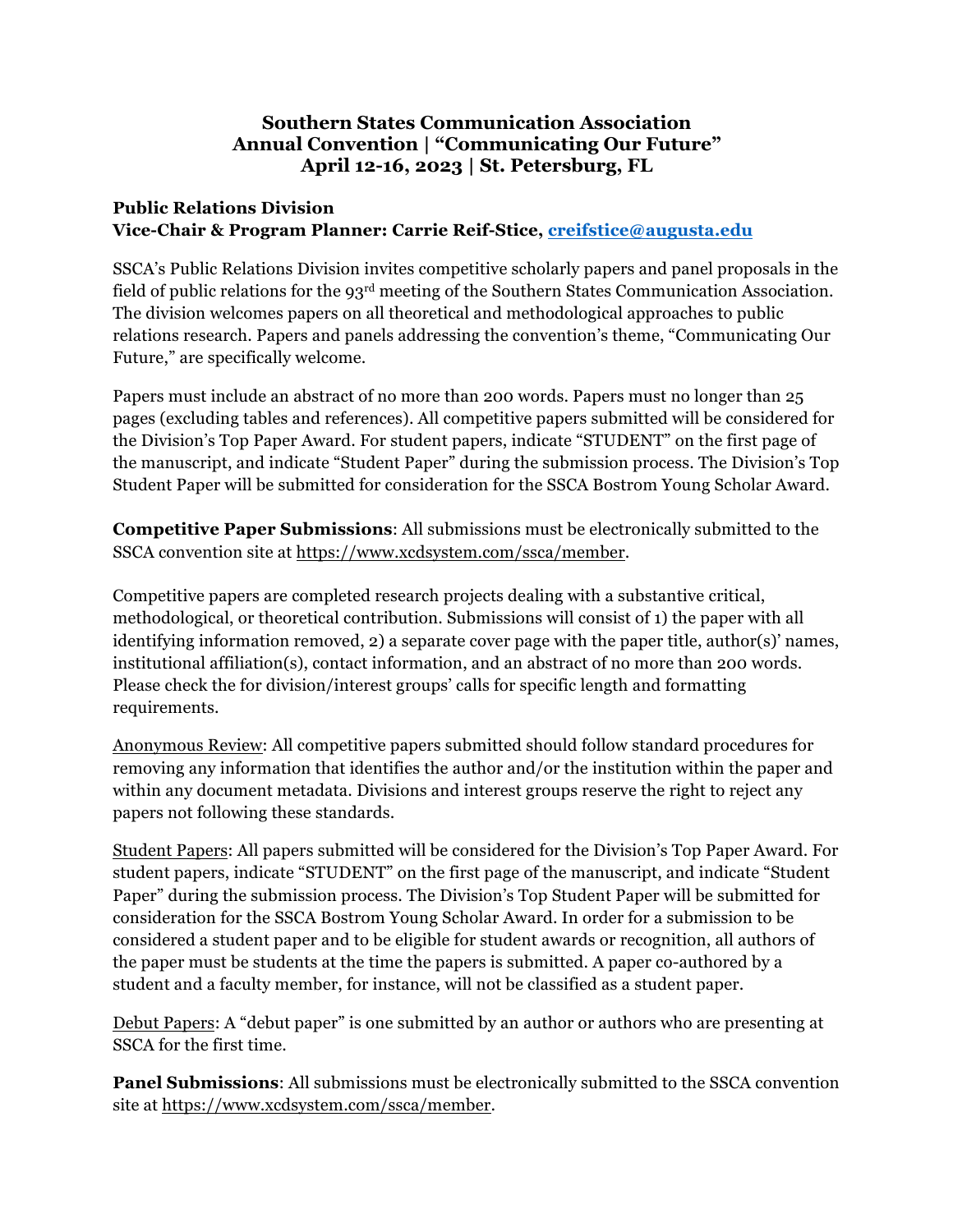Panel proposals are for a slate of papers focused on a central topic or theme. This type of session typically has between 3-5 presentations. Submissions must include 1) a panel title, 2) an overall panel rationale (no more than 200 words) and 3) the following information about EACH presentation on the panel: a) the presentation title, b) the presentation author(s), with their institutional affiliation(s) and contact information, and c) the presentation abstract (no more than 200 words per abstract). All of this should be compiled in a single document and submitted in the "paper upload option" on the XCD platform.

A best practice for all divisions is to submit panel proposals with diverse participants comprised of individuals representing different institutions, and where possible and relevant, potential new members.

**Round Table Submissions:** All submissions must be electronically submitted to the SSCA convention site at https://www.xcdsystem.com/ssca/member.

Round table proposals bring together a group of scholars to discuss a topic or theme. This type of session typically has between 4-7 presentations. Submissions must include 1) a session title, 2) an overall session rationale (no more than 200 words), 3) a list of participants' names and institutional affiliations. All of this should be compiled in a single document and submitted in the "paper upload option" on the XCD platform.

A best practice for all divisions is to submit round table proposals with diverse participants comprised of individuals representing different institutions, and where possible and relevant, potential new members.

## **Pertinent to All Submissions**

**Deadlines:** The deadline for submissions to **ALL** divisions and interest groups is **September 16th, by 11:59 p.m. Pacific Time**. Go to the paper submission site by going to the conference website (https://www.xcdsystem.com/ssca/member) and clicking the submission link. First time visitors to the site will need to create an account. Return visitors will need to make sure to use the same email address that they used to establish the account. To avoid technical problems, early submission is strongly advised. Any submission not meeting the above requirements will not be accepted for review. If you have additional questions, please contact the Division or Interest Group Vice-Chair and Planner, **Carrie Reif-Stice, creifstice@augusta.edu**

**Audio-Visual Support**: Audio-visual equipment should be requested ONLY if it is essential to a presentation. Most submissions do not require A/V equipment and there will be limited availability during the conference. Your judiciousness is appreciated in considering whether a request is appropriate for your presentation. Due to prohibitive cost, A/V requests will be considered but may not be met. The final program will indicate which sessions have A/V capability. An alternative may be a shareable QR code that audience members can access from their own personal devices.

**Submission Protocol***:* Submissions to SSCA must be original research that has not been published or presented at another regional, national, or international conference. Also, the same